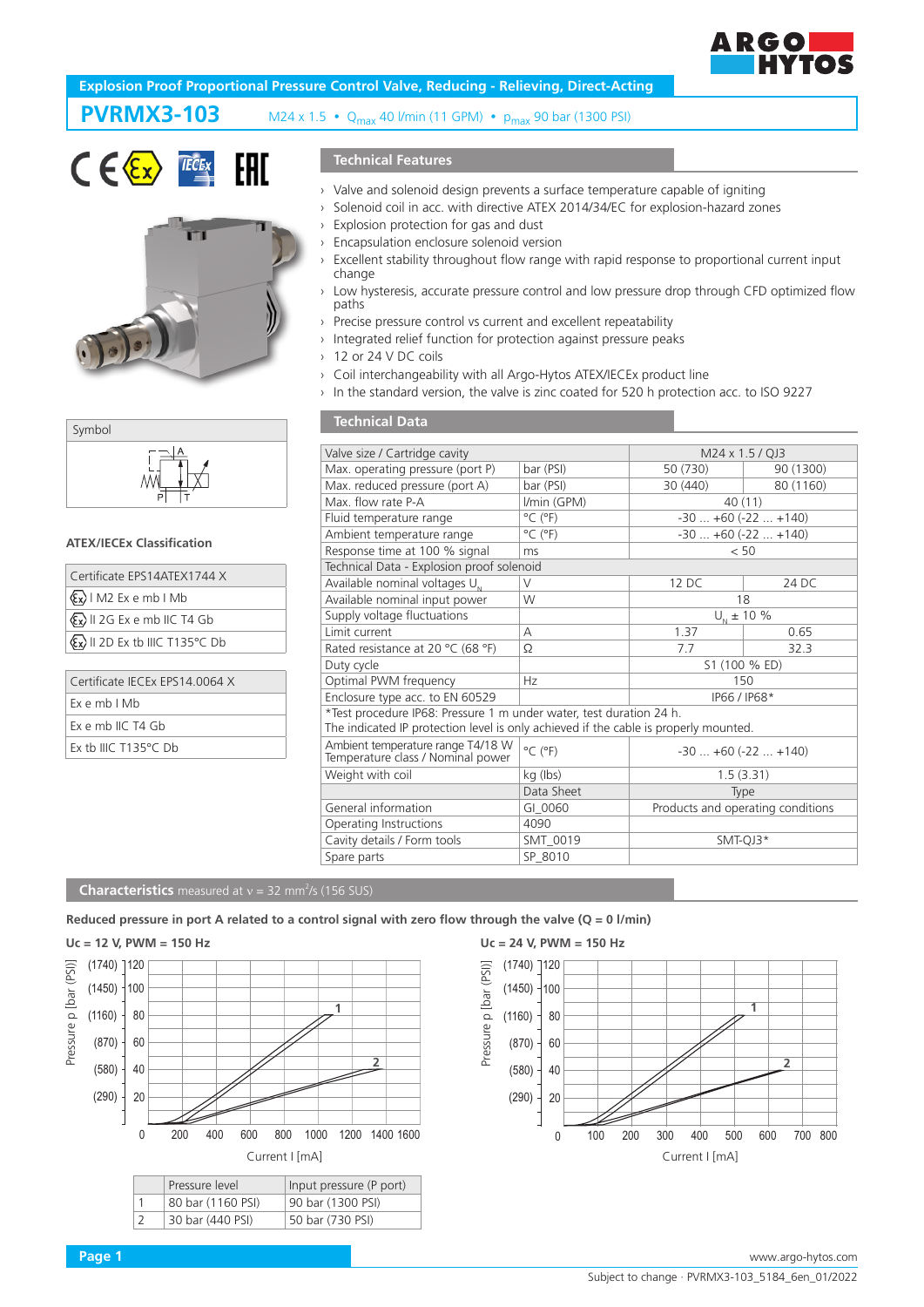

### **Pressure drop related to flow rate**

A-T, Valve coil de-energized (relieving function) P-A, Valve coil energized (reducing function)



**Dimensions** in millimeters (inches)



\*EAEU= Eurasian Economic Union, certificate according to TR TS 012/2011 valid for the Russian Federation, Belarus, Armenia, Kazakhstan and Kyrgyzstan.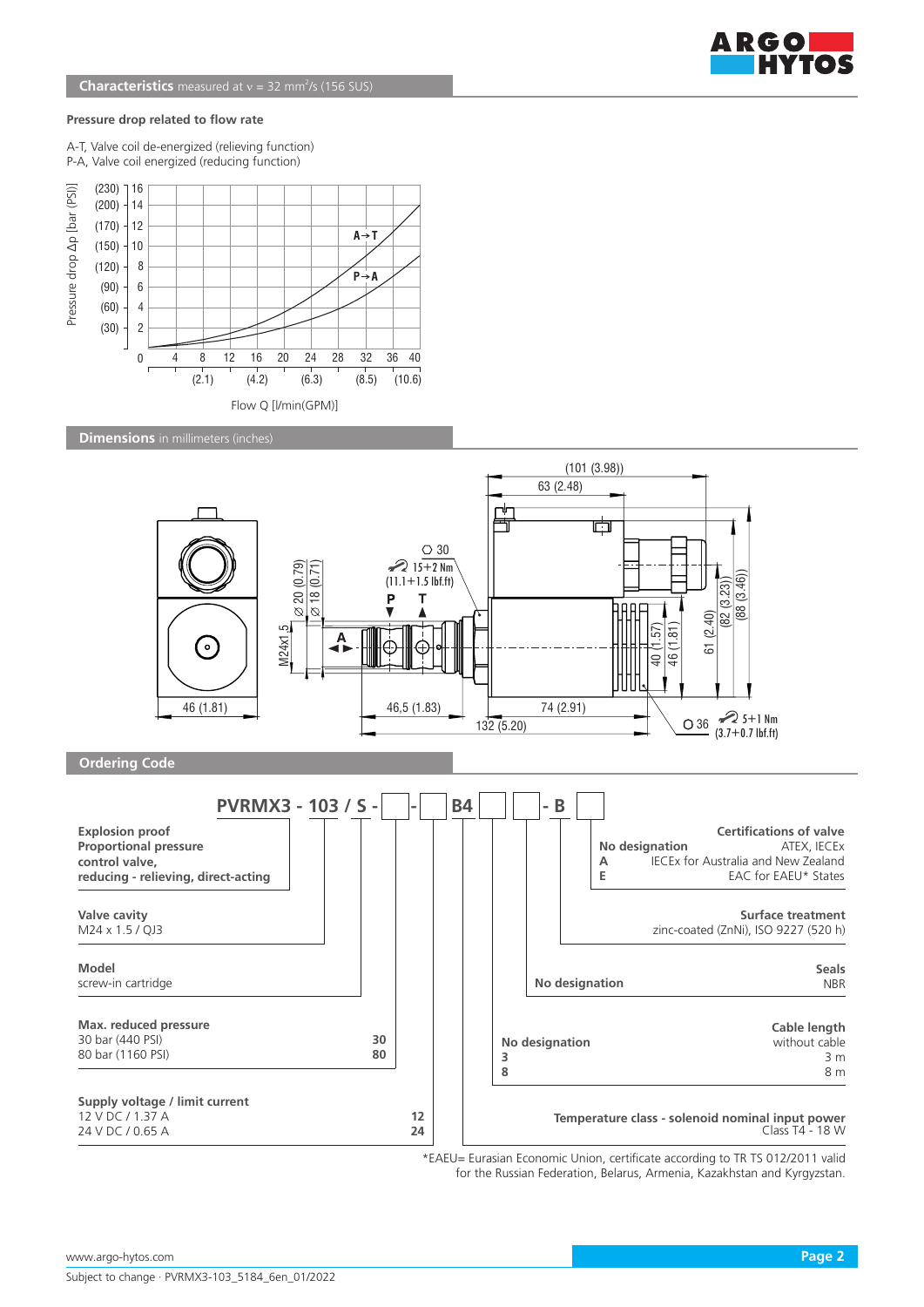

# **Marking Example**

## **Marking of solenoid**

**18 W**

| וטושוכוש ול                                                                                    |                                  |  |
|------------------------------------------------------------------------------------------------|----------------------------------|--|
| Schienle Magnettechnik und Elektronik GmbH.<br>In Oberwiesen 3, D-88682 Salem, www.schienle.de |                                  |  |
| EX18 046 18W 24 V DC                                                                           | IP66 / IP68                      |  |
| $U_N = 24$ V DC $R_{20} = 32.3 \Omega$ $I_G = 0.65$ A $P_{20} = 17.8$ W                        |                                  |  |
| EPS 14 ATEX 1 744 X / IECEx EPS 14.0064X                                                       |                                  |  |
| IM <sub>2</sub> Exemb IM <sub>b</sub><br>II 2G Ex e mb IIC T4 Gb<br>II 2D Ex th IIIC T135°C Db |                                  |  |
| $-40^{\circ}$ C $\le$ Tamb $\le$ +60 $^{\circ}$ C                                              | $\epsilon$ $\epsilon$ $\epsilon$ |  |
| external fuse $\ln 5$ 3x $\ln$                                                                 |                                  |  |
| 42140000                                                                                       | FA2020-0798/008<br>12/20         |  |

## **Marking of non-electrical part of valve**





## **Group I (Mining)**

| $\langle \epsilon_{\mathsf{x}} \rangle$<br>M <sub>2</sub><br>Ex e mb<br>Mb                                                               | ATEX mark of conformity to the 2014/34/EC directive and to the applicable technical norms<br>Group I for mines<br>High protection - equipment category<br>Type of protection: e - increased safety, mb - encapsulated<br>Gas group (methane)<br>Equipment protection level - high level protection for explosive atmosphere                                                                                                                                                                                                                                                                                                                                                                                                                           |
|------------------------------------------------------------------------------------------------------------------------------------------|-------------------------------------------------------------------------------------------------------------------------------------------------------------------------------------------------------------------------------------------------------------------------------------------------------------------------------------------------------------------------------------------------------------------------------------------------------------------------------------------------------------------------------------------------------------------------------------------------------------------------------------------------------------------------------------------------------------------------------------------------------|
| Group II                                                                                                                                 |                                                                                                                                                                                                                                                                                                                                                                                                                                                                                                                                                                                                                                                                                                                                                       |
| $\langle \epsilon_{\rm x} \rangle$<br>II 2G<br>II 2D<br>Ex e mb<br>Ex tb<br>$\mathsf{IIC}$<br>IIIC<br>T4<br>T <sub>135</sub><br>Gb<br>Db | ATEX mark of conformity to the 2014/34/EC directive and to the applicable technical norms<br>Solenoid for surface plants with gas and vapors environment for zones 1 and 2<br>Solenoid for surface plants with dust environment for zones 21 and 22<br>Type of protection: e - increased safety, mb - encapsulated<br>Type of protection: tb - protection by enclosure<br>Equipment suitable for substances (gas) of all group<br>Equipment suitable for all kinds of dust<br>Temperature class (maximum solenoid surface temperature)<br>Maximum solenoid surface temperature<br>Equipment protection level - high level protection for explosive gas atmosphere<br>Equipment protection level - high level protection for explosive dust atmosphere |